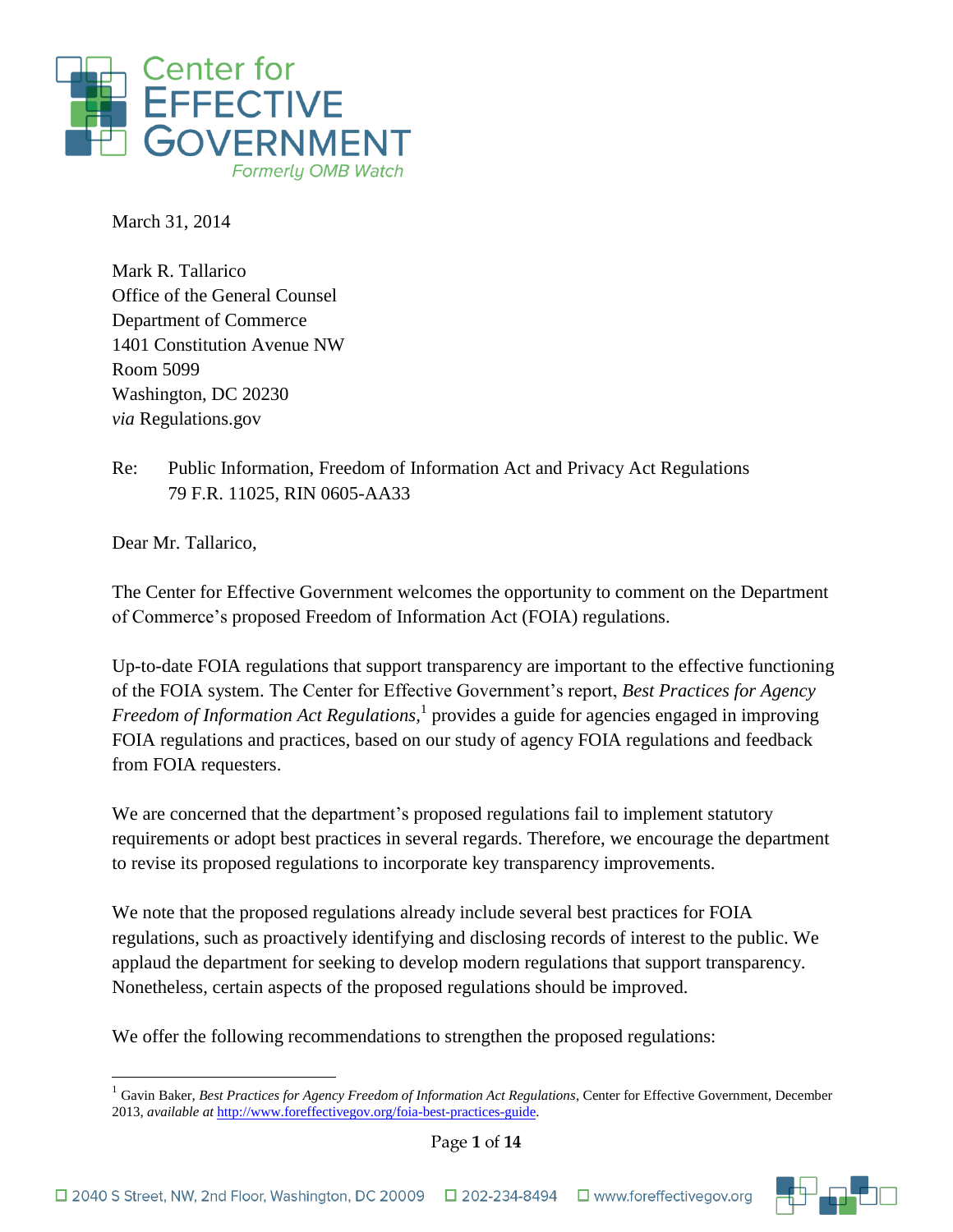- 1. Expand proactive online disclosures
	- a. Clarify indexes of disclosed records and records required to be posted online
	- b. Establish categories of records to be disclosed regularly
	- c. Post records released in response to FOIA requests
	- d. Publish logs of FOIA requests received by the agency
- 2. Use the Internet to respond to requests more efficiently
	- a. Provide automated status updates online
	- b. Correspond with requesters by e-mail where appropriate
- 3. Clearly and proactively communicate with requesters
	- a. Seek clarification as necessary
	- b. Provide adequate time to reasonably describe the records sought
	- c. Provide estimated time to complete the request
	- d. Use plain language in all correspondence with requesters
	- e. Provide contact information when referring requests
- 4. Apply the presumption of disclosure
	- a. Adopt the foreseeable harm standard for withholding
	- b. Release records on a rolling basis
	- c. Notify requesters of declassification reviews
- 5. Clarify fee procedures
	- a. Adopt a reasonable threshold for minimum fee charges
	- b. Provide discretion to waive more fees
- 6. Improve administrative appeals and dispute resolution
	- a. Provide adequate time limits for requesters to submit appeals
	- b. Streamline the process for submitting appeals
	- c. Notify requesters about dispute resolution services from the Office of Government Information Services
- 7. Improve the clarity and accuracy of the proposed regulations

# **1. Expand online disclosures**

### **a. Clarify indexes of disclosed records and records required to be posted online**

The proposed regulations are ambiguous as to how components will provide their indexes of available records. The Electronic Freedom of Information Act Amendments of 1996 require agencies to publish indexes "by computer telecommunications."<sup>2</sup>

 $\overline{a}$ <sup>2</sup> Electronic Freedom of Information Act Amendments of 1996, Pub. L. 104-231, 110 Stat. 3049, codified as amended at 5 U.S.C. § 552(a)(2); *see supra* note 1, at 13.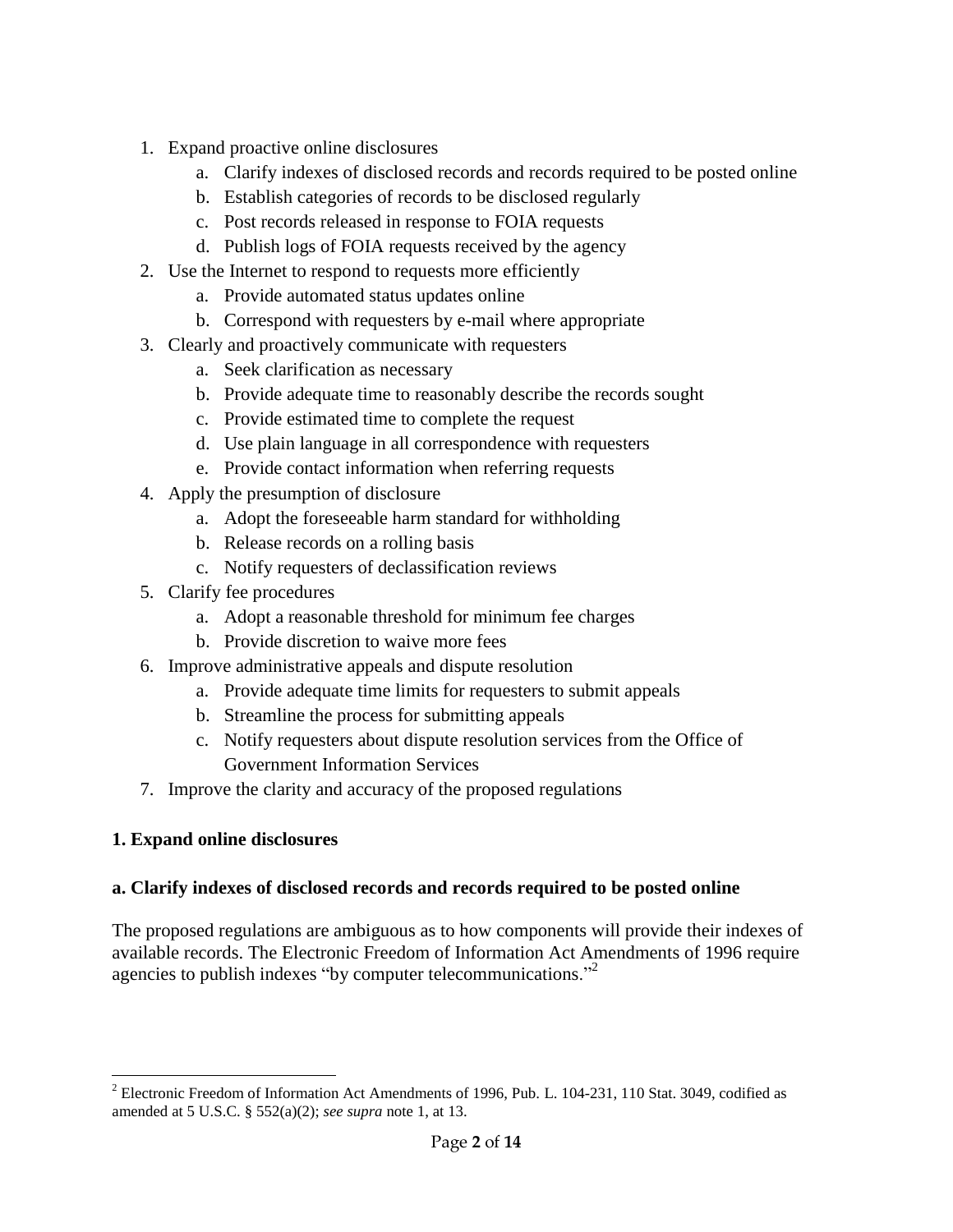**Recommendation**: Revise the proposed regulations at § 4.2(a) to state, "Each component shall maintain and make available *in its FOIA Library* a current subject-matter index of the records made available electronically."

Additionally, the department proposes to remove from its regulations a description of the records that the FOIA requires to be made available for public inspection and copying, as currently provided in § 4.2(d). We suggest that the department retain a description of these requirements in order to advise requesters that these types of records will be available in the FOIA library without the need to submit a request.

**Recommendation**: Retain § 4.2(d) of the current regulations.

# **b. Establish categories of records to be disclosed regularly**

The department should adopt a policy to "establish categories of records that can be disclosed regularly."<sup>3</sup>

The public should be able to access key government-held information without the need to file a FOIA request. The Office of Government Information Services recommends that agencies establish categories of records – such as all inspection reports or all contracts issued by the agency – and regularly post all such records on the agency website.<sup>4</sup>

**Recommendation**: Revise the proposed regulations at § 4.2 to add, "Each component is also responsible for establishing categories of records that can be disclosed regularly and routinely posting such records on its website."

**Implementation suggestion**: Components should consult with stakeholders, including the open government community, to identify categories of records that would be useful to disclose – in particular, categories of records that shed light on core agency operations.<sup>5</sup>

# **c. Post records released in response to FOIA requests**

The department should adopt a policy to post online records that have been released in response to FOIA requests.<sup>6</sup>

Many members of the public have expressed interest in having regular access to any information released under FOIA. The E-FOIA Act of 1996 mandated that agencies post online any

<sup>1</sup> 3 *See supra* note 1, at 10.

<sup>4</sup> Office of Government Information Services, "FOIA Requirements, Agency Best Practices, and OGIS Recommendations," *available at* [https://ogis.archives.gov/Assets/Best+Practices+Chart+Agencies.pdf.](https://ogis.archives.gov/Assets/Best+Practices+Chart+Agencies.pdf)

<sup>&</sup>lt;sup>5</sup> The open government community has identified several types of information that agencies should regularly post online; *see* [http://www.foreffectivegov.org/files/info/open-gov-min-standards-final.pdf.](http://www.foreffectivegov.org/files/info/open-gov-min-standards-final.pdf)

<sup>6</sup> *See supra* note 1, at 11-12.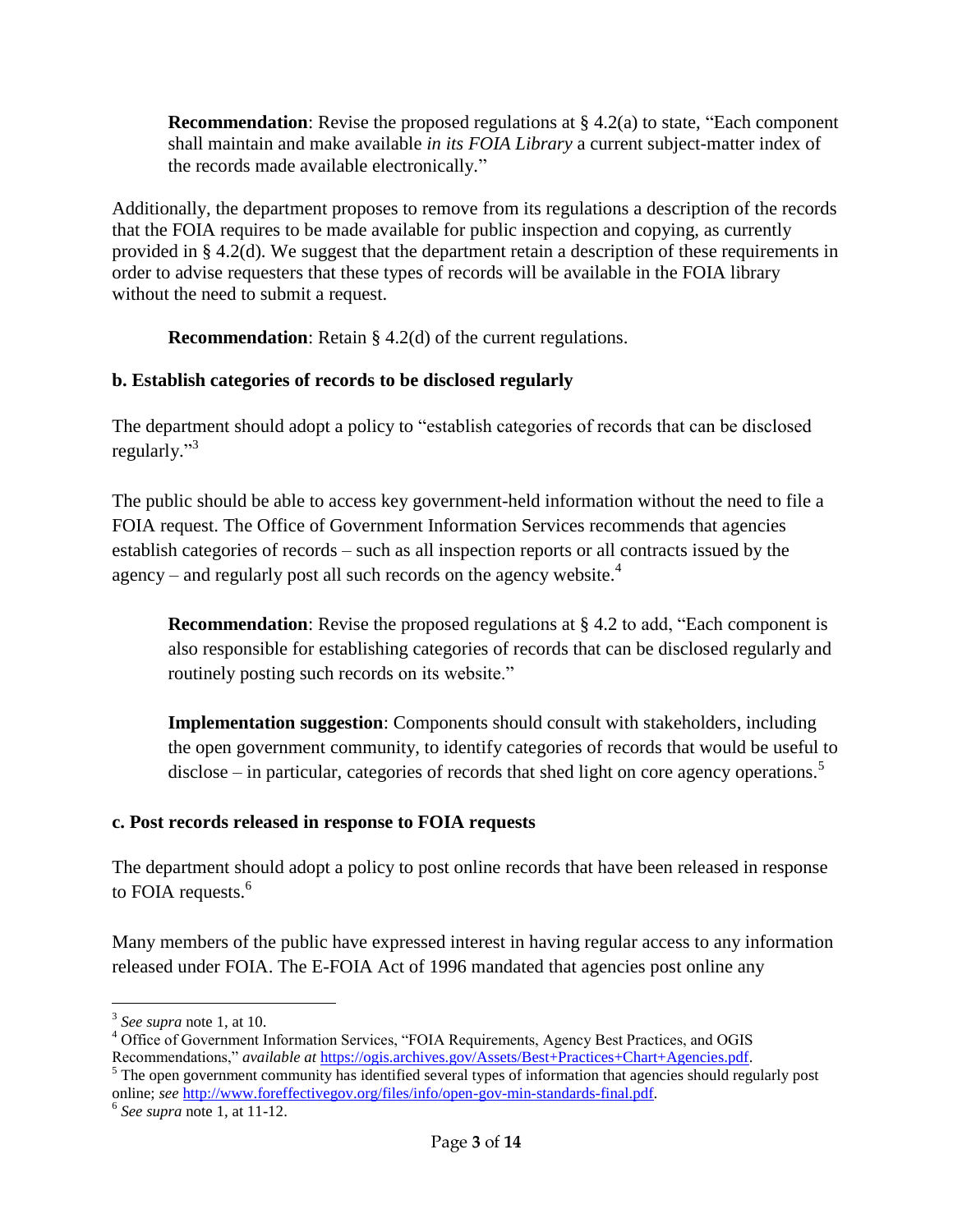information that has been released in response to a FOIA request and is "likely to become the subject of subsequent requests."<sup>7</sup> Some agencies have gone beyond that and adopted the best practice of posting, by default, *any* released records. Such an approach increases transparency by making more information available to the public. Additionally, it eliminates the need for agencies to evaluate each request in order to determine whether it is likely to become the subject of subsequent requests.

**Recommendation**: Revise the proposed regulations at § 4.2 to state, "Each component shall, to the extent feasible, post in its FOIA Library copies of all records, regardless of form or format, which have been released to any person under FOIA, other than records released in response to first-party requests (*i.e.*, requests by persons for access to records about themselves.)"

**Implementation suggestion:** Components should provide a subscription service, such as by e-mail or RSS, to allow members of the public to receive notifications when new records are posted.<sup>8</sup>

# **d. Publish logs of FOIA requests received by the agency**

The department should adopt a policy to post logs of FOIA requests received by the agency.<sup>9</sup>

FOIA logs are a useful tool for members of the public to monitor what sort of requests agencies are receiving.<sup>10</sup> Additionally, FOIA logs can provide information about agency performance on FOIA implementation, in greater detail than is available in annual agency reports. To increase the transparency of their FOIA operations, several agencies now routinely post their FOIA logs on the agency website.

**Recommendation**: Revise the proposed regulations at § 4.2 to add, "Each component" shall regularly post, in a searchable format on its website, a log listing all FOIA requests received by the agency and their processing status."

<sup>8</sup> For instance, the Department of Agriculture's Food Safety and Inspection Service provides requesters with the option of signing up for e-mail notifications of changes to its log of FOIA requests. *See* U.S. Department of Agriculture Food Safety and Inspection Service, "FSIS Electronic Reading Room," *available at*  [http://www.fsis.usda.gov/wps/portal/footer/policies-and-links/freedom-of-information-act/fsis-electronic-reading](http://www.fsis.usda.gov/wps/portal/footer/policies-and-links/freedom-of-information-act/fsis-electronic-reading-room/fsis-electronic-reading-room)[room/fsis-electronic-reading-room.](http://www.fsis.usda.gov/wps/portal/footer/policies-and-links/freedom-of-information-act/fsis-electronic-reading-room/fsis-electronic-reading-room)

 $\overline{a}$ <sup>7</sup> Electronic Freedom of Information Act Amendments of 1996, Pub. L. 104-231, 110 Stat. 3049, codified as amended at 5 U.S.C. § 552(a)(2)(D); *but see* 5 U.S.C. § 552(a)(2) ("To the extent required to prevent a clearly unwarranted invasion of personal privacy, an agency may delete identifying details when it makes available or publishes … copies of records referred to in subparagraph (D)").

<sup>9</sup> *See supra* note 1, at 12-13.

<sup>&</sup>lt;sup>10</sup> See e.g. Freedom of Information Center at the Missouri School of Journalism, *available at* <http://www.nfoic.org/foi-center> ("One of the best things you can do when starting your FOIA request is finding out what other FOIA requesters are asking the government.").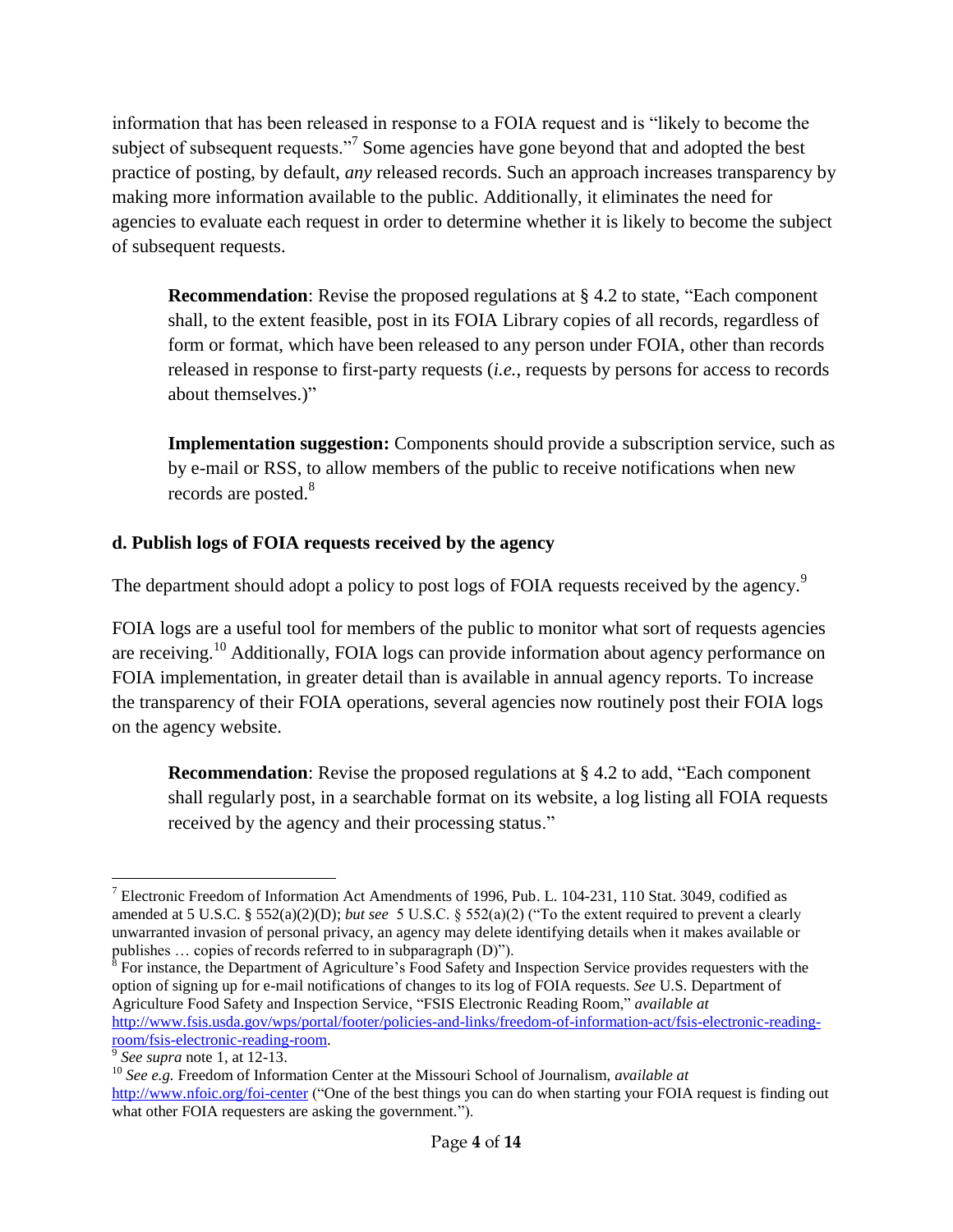**Implementation suggestion:** Components should include sufficient detail about each request, including the opening and closing date of each request, the requester's name (and, if applicable, organization), a description of the records requested, and the disposition of the request.

### **2. Use the Internet to respond to requests more efficiently**

### **a. Provide automated status updates online**

The department should adopt a policy that it will provide automated status updates online.<sup>11</sup>

The OPEN Government Act requires agencies to establish a service allowing requesters to inquire about the status of their requests.<sup>12</sup> Requesters often want to know where their request is in processing – for instance, whether the agency is searching for records, reviewing the documents, or consulting with another agency. Providing automated status updates on the agency website can reduce the time spent in communicating such basic information to requesters and allow FOIA personnel to focus on processing requests.<sup>13</sup>

**Recommendation:** Revise the proposed regulations at § 4.7(a) to add, "Components" shall provide automated updates on the status of FOIA requests through FOIAonline. Requesters may view the status of their request and the estimated date of completion by entering the tracking number provided to them."

### **b. Correspond with requesters by e-mail where appropriate**

The department should adopt a policy that it will correspond with requesters by e-mail where appropriate. $^{14}$ 

Digital communications are changing the way government connects with citizens. Agencies should take advantage of information technology to deliver fast and effective communications with the public.<sup>15</sup> E-mail correspondence can also result in cost savings for agencies.

 $\overline{a}$ <sup>11</sup> *See supra* note 1, at 15-16.

<sup>&</sup>lt;sup>12</sup> OPEN Government Act of 2007, Pub. L. 110-175, 121 Stat. 2527, codified as amended at 5 U.S.C. § 552(a)(7)(B); *also see* Department of Justice. "OIP Guidance: Assigning Tracking Numbers and Providing Status Information Requests," *FOIA Post*, November 18, 2008, *available at*  <http://www.justice.gov/oip/foiapost/2008foiapost30.htm>*.*

 $\overline{^{13}}$  Department of Justice, "OIP Guidance and Suggested Practices for Improving Transparency." Sept. 1, 2010, p. 2, *available at* <http://www.justice.gov/oip/docs/best-practices-guidance-sept-2010.pdf> ("The FOIA itself requires agencies to provide requesters with status information about their request. There should be mechanisms in place to accomplish all these customer service functions."); Office of Government Information Services, "FOIA Requirements, Agency Best Practices, and OGIS Best Practices," March 19, 2009, p. 5, *available at*  <https://ogis.archives.gov/Assets/Best+Practices+Chart+Agencies.pdf> ("Establish telephone or web service that provides information about the status of a request using the case tracking number to the requester.").

<sup>14</sup> *See supra* note 1, at 16-17.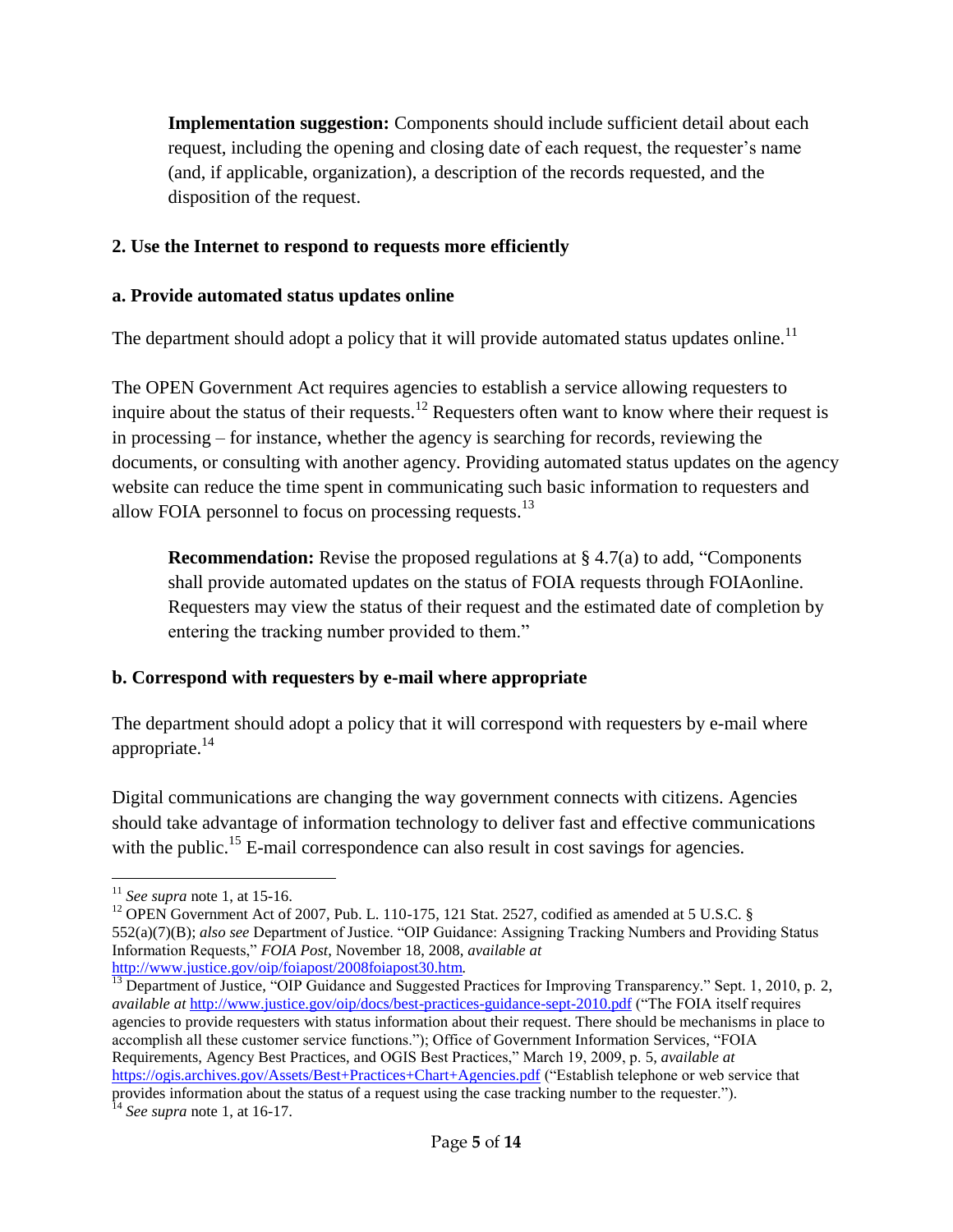**Recommendation**: Revise the proposed regulations at § 4.7 to add, "Components shall generally correspond with the requester by e-mail or through the FOIAonline Web site, rather than postal mail, unless he or she specifies otherwise."

### **3. Clearly and proactively communicate with requesters**

#### **a. Seek clarification as necessary**

The department should adopt a policy to contact the requester to seek clarification if NARA is unclear as to the scope of the request.<sup>16</sup>

An agency's interpretation of the particular scope of a FOIA request, and its determinations regarding exactly which information falls within it, are vitally important aspects of FOIA administration. Therefore, if the agency is unclear as to any aspect of the request, the best approach is to contact the requester to seek clarification, as recommended by the Office of Information Policy.<sup>17</sup> Doing so can help focus the staff's work in processing the request and avoid disputes with the requester.

**Recommendation**: Revise the proposed regulations after the second sentence of § 4.6(c) to add, "Components should also attempt to clarification with the requester by telephone."

Revise the proposed regulations at the end of  $\S 4.6(c)$  to add, "Notwithstanding the other provisions of this paragraph, if a component has any uncertainty regarding an aspect of the request, it shall attempt to communicate with the requester to clarify the scope of his or her FOIA request."

### **b. Provide adequate time to reasonably describe the records sought**

The department should provide adequate time for requesters to respond after having been asked to reasonably describe the records sought.<sup>18</sup>

 $\overline{a}$ <sup>15</sup> Barack Obama, Executive Order 13571, "Streamlining Service Delivery and Improving Customer Service," The White House, April 27, 2011 ("[B]est practices include increasingly popular lower-cost, self-service options accessed by the Internet or mobile phone and improved processes that deliver services faster and more responsively, reducing the overall need for customer inquiries and complaints.").

<sup>16</sup> *See supra* note 1, at 21.

<sup>&</sup>lt;sup>17</sup> U.S. Department of Justice Office of Information Policy, "OIP Guidance: The Importance of Good Communication with FOIA Requesters," March 4, 2010, *available at*

<http://www.justice.gov/oip/foiapost/2010foiapost5.htm> ("Good communication with requesters can also be exceedingly helpful in those instances where an agency is uncertain about the scope of what is being requested"). <sup>18</sup> *See supra* note 1, at 22-23.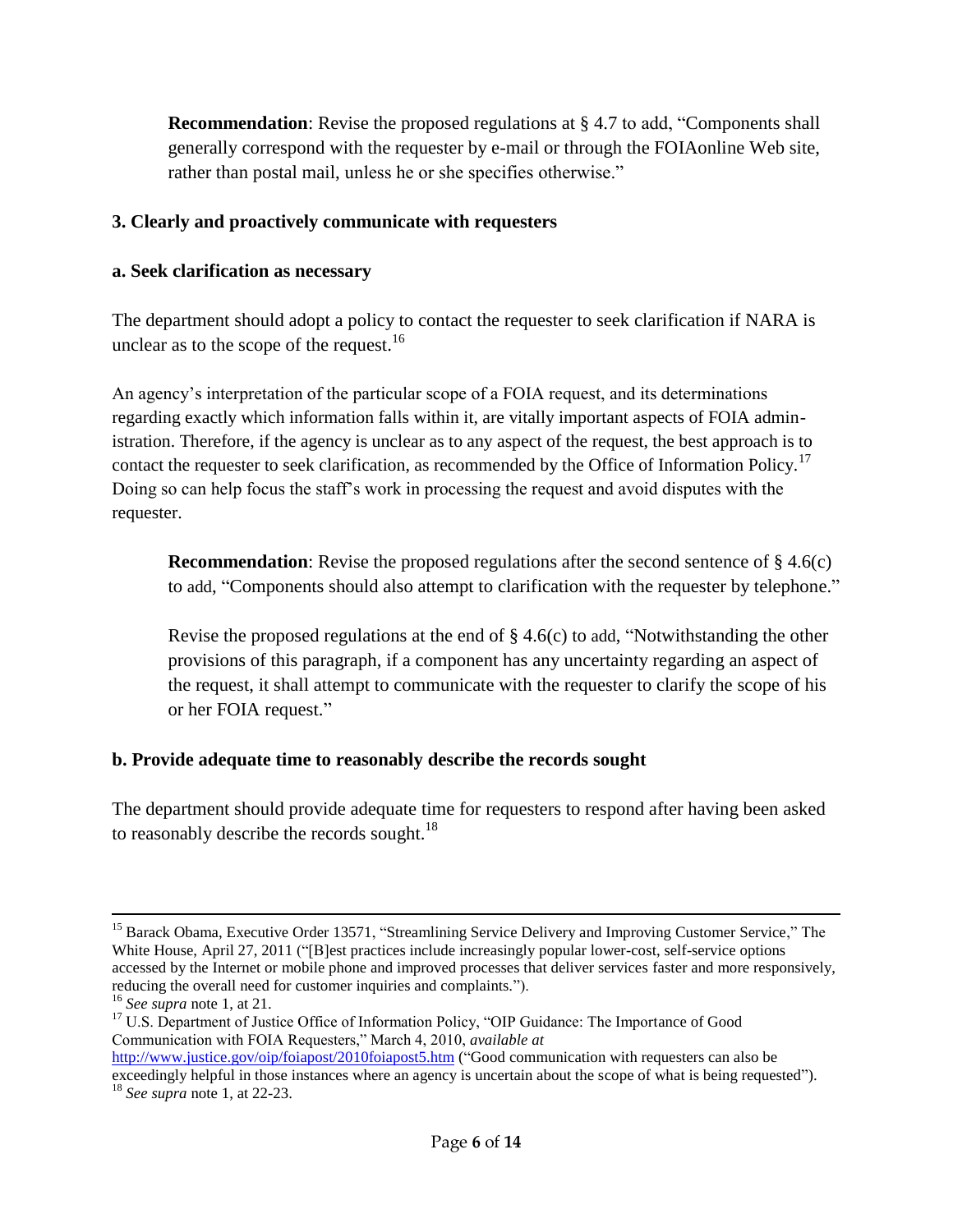**Recommendation**: Revise the proposed regulations at the ninth sentence  $\S 4.4(c)$  to state, "When a requester fails to provide sufficient detail *within 30 days* after having been asked to reasonably describe the records sought, the component shall notify the requester in writing that the request has not been properly made, that no further action will be taken, and that the FOIA request is closed. *Such a notice constitutes an adverse determination under § 4.7(c); the component shall follow the procedures for a denial letter under § 4.7(d).*"

### **c. Provide estimated time to complete the request**

The department should adopt a policy to provide requesters with the estimated time to complete the request.<sup>19</sup>

In the OPEN Government Act, Congress directed agencies to provide requesters with an estimated date of completion for processing the request.<sup>20</sup> Agencies should provide a meaningful estimate to requesters as early as possible after receiving a request.<sup>21</sup> In addition, requesters should be given the opportunity to reduce the time necessary to complete processing by narrowing the scope of their request.

**Recommendation**: Revise the proposed regulations at § 4.6(b) to add, "As soon as practicable after receiving a request, a component ordinarily shall provide the requester with the estimated date it will complete processing the request. The component shall notify the requester that he or she may reformulate the request, if he or she so chooses, to revise the scope of the request in order to potentially reduce processing time."

### **d. Use plain language in all correspondence with requesters**

The department should adopt a policy that all written communication with requesters will be written in plain language. $^{22}$ 

<sup>1</sup> <sup>19</sup> *See supra* note 1, at 23.

<sup>&</sup>lt;sup>20</sup> OPEN Government Act of 2007, Pub. L. 110-175, 121 Stat. 2527, codified as amended at 5 U.S.C. § 552(a)(7)(B) ("Each agency shall … establish a telephone line or Internet service that provides information about the status of a request to the person making the request using the assigned tracking number, including … an estimated date on which the agency will complete action on the request.").

<sup>&</sup>lt;sup>21</sup> Office of Government Information Services, "Agency Best Practices: Communications and Customer Service," *available at* [https://ogis.archives.gov/about-foia/best-practices/agency-best-practices---communications-and](https://ogis.archives.gov/about-foia/best-practices/agency-best-practices---communications-and-customer-service.htm)[customer-service.htm](https://ogis.archives.gov/about-foia/best-practices/agency-best-practices---communications-and-customer-service.htm) ("Processing delays result in many FOIA disputes, but OGIS has observed that these problems can often be alleviated by communicating clearly and directly with the requester, and providing a time estimate. OGIS highly recommends making these estimates as accurate as possible, even if the Agency is unable to make the 20-day response time required under the law.").

<sup>22</sup> *See supra* note 1, at 24.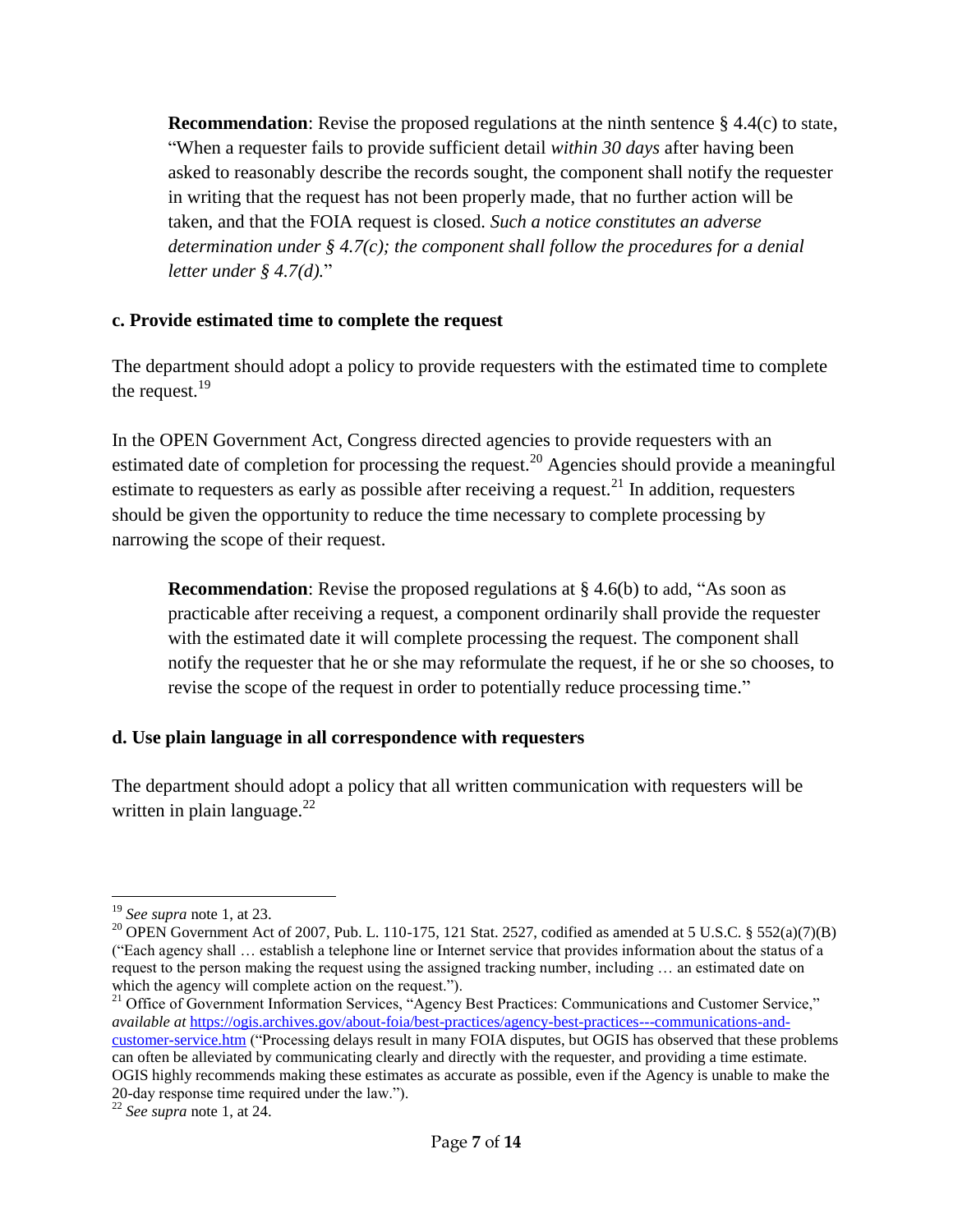The Plain Writing Act of 2010 directs agencies to use "writing that is clear, concise, wellorganized, and follows other best practices appropriate to the subject or field and intended audience" in any document that "provides information about any Federal Government benefit or service."<sup>23</sup> Citizens deserve clear communications from the government. All correspondence with requesters should be easy to read, understand, and use.

**Recommendation:** Revise the proposed regulations at § 4.7 to add, "Components shall use plain language in all written communications with requesters."

# **e. Provide contact information when referring requests**

When referring requests, the department should provide requesters with contact information for the agency to which the record was referred.<sup>24</sup>

**Recommendation**: Revise the proposed regulations at the end § 4.5(c) to add, "and include that agency's FOIA contact information."

# **4. Apply the presumption of disclosure**

# **a. Adopt the foreseeable harm standard for withholding**

The department should adopt the foreseeable harm standard for withholding information under FOIA's exemptions.<sup>25</sup>

In the OPEN Government Act, Congress reiterated that FOIA "establishes a strong presumption in favor of disclosure."<sup>26</sup> President Obama's FOIA memorandum likewise stated that the law "should be administered with a clear presumption: In the face of doubt, openness prevails."<sup>27</sup>

Attorney General Holder's FOIA guidelines specifically explain how agencies should implement FOIA's presumption of disclosure. The guidelines provide that "the Department of Justice will defend a denial of a FOIA request only if (1) the agency reasonably foresees that disclosure would harm an interest protected by one of the statutory exemptions, or (2) disclosure is

 $\overline{a}$ <sup>23</sup> P. L. 111-274; *also see* Janet Reno, "The Freedom of Information Act," Office of the Attorney General, Oct. 4, 1993, *available at* [http://www.justice.gov/oip/foia\\_updates/Vol\\_XIV\\_3/page3.htm](http://www.justice.gov/oip/foia_updates/Vol_XIV_3/page3.htm) (announcing a "comprehensive review of all standard FOIA forms and correspondence … for their correctness, completeness, consistency, and particularly for their use of clear language").

 $2<sup>24</sup>$  *See supra* note 1, at 24-25.

<sup>25</sup> *See supra* note 1, at 27-28.

<sup>&</sup>lt;sup>26</sup> OPEN Government Act of 2007, Pub. L. 110-175, 121 Stat. 2524 ("the Freedom of Information Act establishes a 'strong presumption in favor of disclosure' as noted by the United States Supreme Court in United States Department of State v. Ray (502 U.S. 164 (1991)), a presumption that applies to all agencies governed by that Act").

<sup>&</sup>lt;sup>27</sup> Barack Obama, Presidential Memorandum, "Freedom of Information Act," The White House, Jan. 21, 2009, *available at [http://www.whitehouse.gov/the\\_press\\_office/FreedomofInformationAct.](http://www.whitehouse.gov/the_press_office/FreedomofInformationAct)*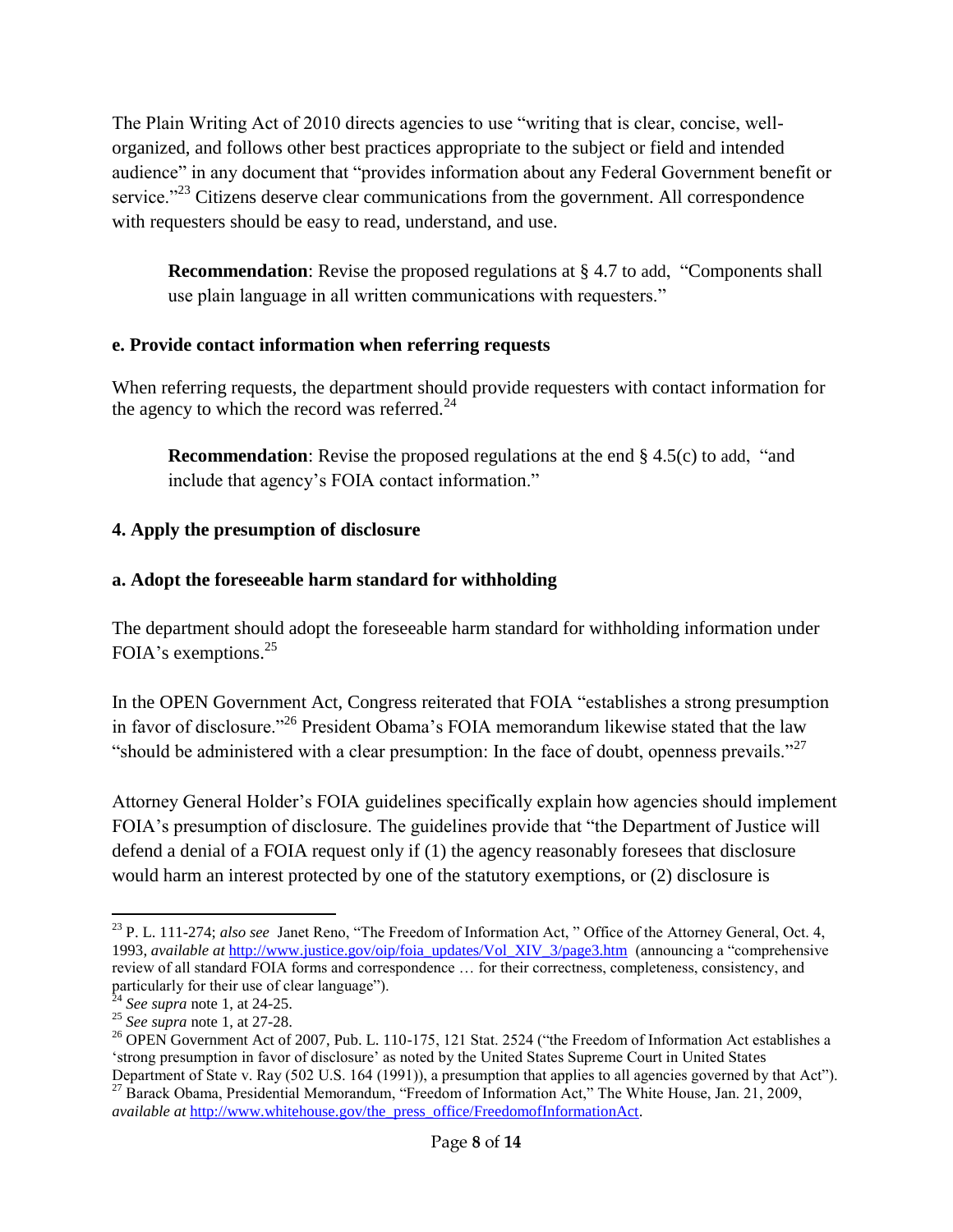prohibited by law."<sup>28</sup> Applying this "foreseeable harm standard" helps to ensure that agencies do not withhold information improperly.

The Office of Information Policy has recommended that agencies adopt procedures to affirmatively consider making "discretionary disclosures" where agencies cannot identify harm that would result from the release of information.<sup>29</sup> In doing so, agencies can uphold FOIA's spirit of transparency while protecting privacy rights and national security information.<sup>30</sup>

**Recommendation:** Revise the proposed regulations at § 4.7 to add, "Components shall apply a presumption of openness when processing requests and will only withhold requested information if it reasonably foresees that disclosure would harm an interest protected by one of the statutory exemptions or if disclosure is prohibited by law. Before withholding information, the component shall conduct a foreseeable harm analysis, which clearly identifies the harm that would occur with disclosure."

**Implementation suggestion:** Develop procedures or guidelines on how to conduct a foreseeable harm analysis, which clearly identifies the harm that would occur from disclosure.<sup>31</sup> For instance, the U.S. Forest Service requires staff to document the harm in order to apply Exemptions 2 or  $5^{32}$ 

 $\overline{a}$ <sup>28</sup> Eric Holder, "The Freedom of Information Act (FOIA)," Office of the Attorney General, March 19, 2009, *available at* <http://www.justice.gov/ag/foia-memo-march2009.pdf> ("I strongly encourage agencies to make discretionary disclosures of information … [T]he Department of Justice will defend a denial of a FOIA request only if (1) the agency reasonably foresees that disclosure would harm an interest protected by one of the statutory exemptions, or (2) disclosure is prohibited by law.").

<sup>&</sup>lt;sup>29</sup> U.S. Department of Justice Office of Information Policy, "OIP Guidance and Suggested Best Practices for Improving Transparency," Sept. 1, 2010, *available at* [http://www.justice.gov/oip/docs/best-practices-guidance-sept-](http://www.justice.gov/oip/docs/best-practices-guidance-sept-2010.pdf)[2010.pdf](http://www.justice.gov/oip/docs/best-practices-guidance-sept-2010.pdf) ("Agencies should institute a system, or add a step in their processing procedures, to affirmatively consider whether more information can be released as a matter of administrative discretion").

<sup>30</sup> Department of Justice, "Guide to Discretionary Disclosure and Waiver," *DOJ Guide to the Freedom of Information Act 2009 Edition.* 2009, p.686. *available at* [http://www.justice.gov/oip/foia\\_guide09/proactive](http://www.justice.gov/oip/foia_guide09/proactive-disclosures.pdf)[disclosures.pdf](http://www.justice.gov/oip/foia_guide09/proactive-disclosures.pdf) ("Accordingly, and inasmuch as the FOIA's exemptions are discretionary, not mandatory, agencies may make 'discretionary disclosures' of exempt information, as a matter of their administrative discretion, where they are not otherwise prohibited from doing so."); U.S. House of Representatives Committee on Oversight and Government Reform, *A Citizen's Guide on Using the Freedom of Information Act and the Privacy Act of 1974 to Request Government Records*, 2012, p. 3, *available at* [http://oversight.house.gov/wp-content/uploads/2012/09/Citi](http://oversight.house.gov/wp-content/uploads/2012/09/Citi%1fzens-Guide-on-Using-FOIA.2012.pdf)[zens-Guide-on-Using-FOIA.2012.pdf](http://oversight.house.gov/wp-content/uploads/2012/09/Citi%1fzens-Guide-on-Using-FOIA.2012.pdf) ("The application of the Act's exemptions is generally permissive – not mandatory.").

<sup>&</sup>lt;sup>31</sup> Office of Government Information Services, "FOIA Requirements, Agency Best Practices, and OGIS Recommendations," p. 1, *available at* <https://ogis.archives.gov/Assets/Best+Practices+Chart+Agencies.pdf> ("Develop agency-specific guidance on how to conduct a foreseeable harm analysis, which clearly identifies the harm that would occur with disclosure").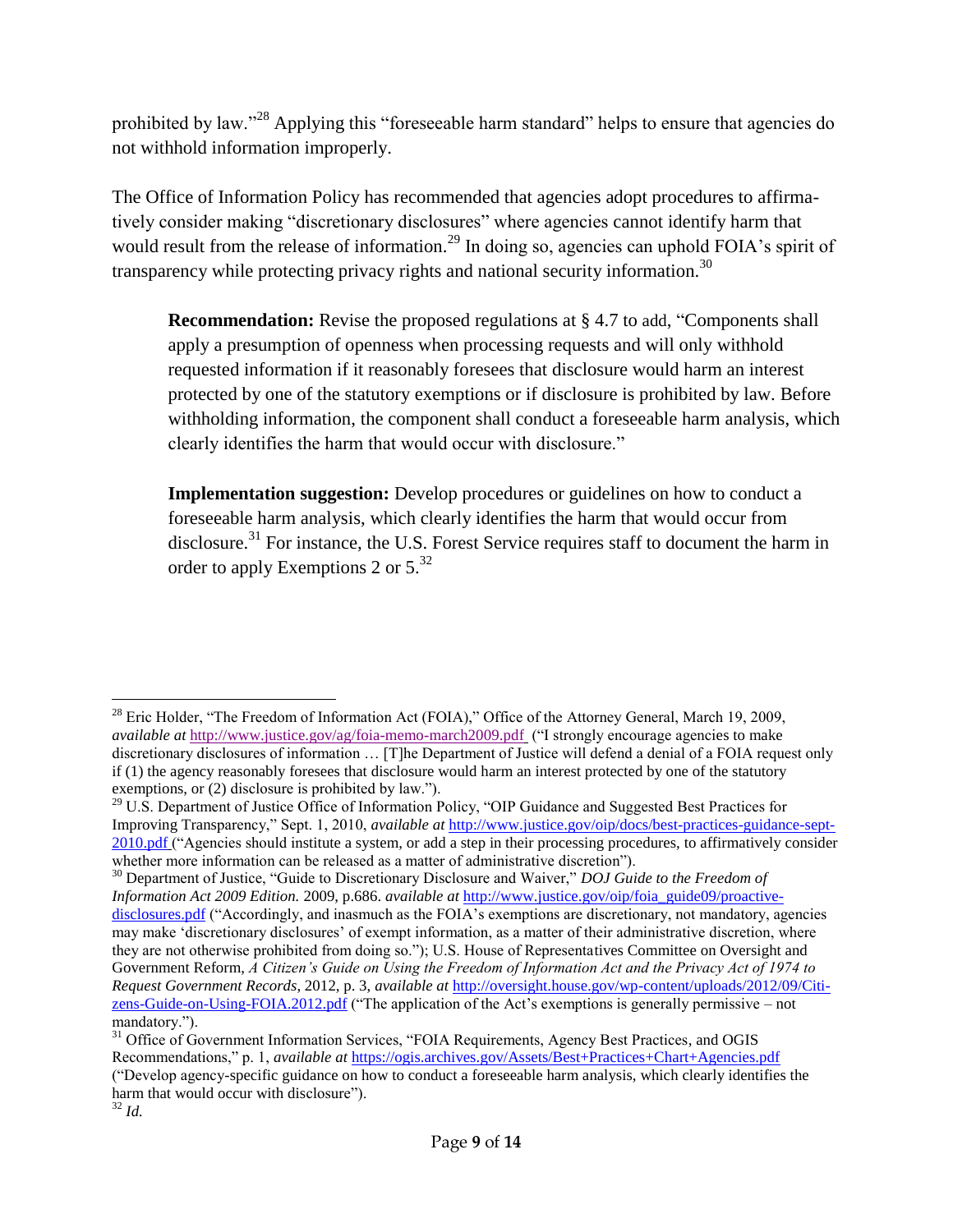#### **b. Release records on a rolling basis**

The department should adopt a policy to make rolling releases of records, also known as "interim releases," whenever possible.<sup>33</sup>

Often, FOIA requesters wish to use the requested information as soon as possible, which makes the timeliness of responses critical to effective FOIA processing. Releasing records as they are processed, rather than waiting to complete processing of the entire request, increases the timeliness of disclosure and thereby the usefulness of the disclosed records. Therefore, the Office of Information Policy<sup>34</sup> and the Office of Government Information Services<sup>35</sup> recommend that agencies conduct rolling releases of records, also known as "interim releases," whenever possible.

**Recommendation**: Revise the proposed regulations at § 4.7(b) to add, "If a request involves a voluminous amount of material or searches in multiple locations, a component shall provide the requester with interim responses, releasing the information on a rolling basis."

### **c. Notify requesters of declassification reviews**

The department should adopt a policy to notify a requester when it has performed a declassification review in processing the request.<sup>36</sup>

**Recommendation**: Revise the proposed regulations at § 4.8 to add after the third sentence, "If the component determines that the records should continue to be classified and must be withheld, the component shall explain in its response letter to the requester that the records are properly classified and that this determination is based on a declassification review, with an explanation of how that review confirmed the continuing validity of the national security classification."

### **5. Clarify fee procedures**

### **a. Adopt a reasonable threshold for minimum fee charges**

<sup>34</sup> U.S. Department of Justice Office of Information Policy, "OIP Guidance: The Importance of Good Communication with FOIA Requesters," March 4, 2010, *available at* 

<http://www.justice.gov/oip/foiapost/2010foiapost5.htm> ("When an agency is working on a request that involves a voluminous amount of material or which involves searches in multiple locations, whenever feasible, the agency should provide the requester with interim responses rather than waiting until all records are located and processed"). <sup>35</sup> Office of Government Information Services, "FOIA Requirements, Agency Best Practices, and OGIS Recommendations," p. 3, *available at* <https://ogis.archives.gov/Assets/Best+Practices+Chart+Agencies.pdf> ("Make rolling releases of information in cases with voluminous records").

<sup>1</sup> <sup>33</sup> *See supra* note 1, at 28-29.

<sup>36</sup> *See supra* note 1, at 31.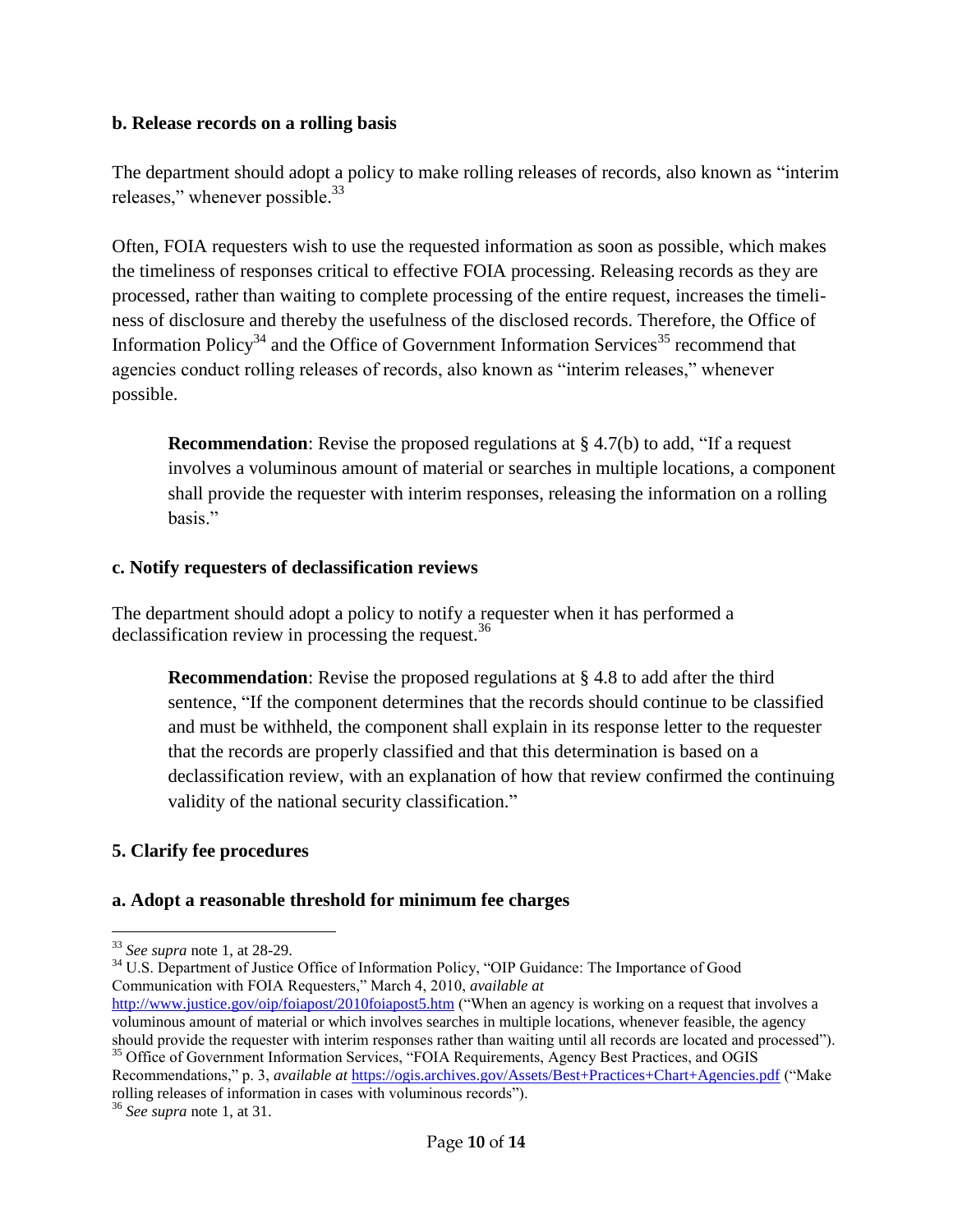The department should adopt a policy that it will not charge a fee if the total fee would be less than \$50.<sup>37</sup>

Recouping charges for producing small FOIA requests is uneconomical and may contribute to processing delays.<sup>38</sup> FOIA processing would be streamlined by not charging a fee for processing that costs the agency less than \$50.

**Recommendation:** Revise the regulations at  $\S 4.11(d)(4)$  to state, "If a total fee calculated under paragraph (c) of this section is *\$50* or less for any request, no fee shall be charged. If such total fee is more than *\$50*, the full amount of such fee shall be charged."

### **b. Provide discretion to waive more fees**

The department should adopt a policy that components may waive or reduce fees in additional circumstances. 39

In addition to the statutory requirements for awarding fee waivers,  $40$  agencies may use administrative discretion to waive or reduce fees in additional circumstances on a case-by-case basis.<sup>41</sup> Recalling that President Obama has called for agencies to administer FOIA "in a spirit of cooperation,"<sup>42</sup> there may be cases where it would be more efficient and accommodating to waive fees than to insist on fees and prompt a dispute.

**Recommendation:** Revise the proposed regulations at § 4.11(k) to add a new paragraph (6) that states, "Components may also waive or reduce fees in additional circumstances as a matter of administrative discretion."

 $\overline{a}$ <sup>37</sup> *See supra* note 1, at 36.

<sup>&</sup>lt;sup>38</sup> 5 U.S.C. § 552(a)(4)(A)(iv)(I) ("No fee may be charged by any agency under this section if the costs of routine collection and processing of the fee are likely to equal or exceed the amount of the fee"); *also see* Office of Government Information Services, "FOIA Requirements, Agency Best Practices, and OGIS Best Practices," March 19, 2009, p. 4-5, *available at* <https://ogis.archives.gov/Assets/Best+Practices+Chart+Agencies.pdf> ("Charge no fee if the costs of the routine fee collection and processing are likely to equal or exceed the fee amount"). <sup>39</sup> *See supra* note 1, at 37.

<sup>&</sup>lt;sup>40</sup> 5 U.S.C. § 552(a)(4)(A)(iii) ("Documents shall be furnished without any charge or at a charge reduced below the fees established under clause (ii) if disclosure of the information is in the public interest because it is likely to contribute significantly to public understanding of the operations or activities of the government and is not primarily in the commercial interest of the requester.").

<sup>41</sup> Office of Government Information Services, "Agency Best Practices for Agency FOIA Regulations," *available at*  https://ogis.archives.gov/about-foia/best-practices/Agency-Best-Practices-for-Agency-FOIA-Regulations.htm ("Regulations may also provide for an agency to exercise administrative discretion to waive fees in the interest of better serving FOIA and making government more efficient.")

<sup>42</sup> Barack Obama, Presidential Memorandum, "Freedom of Information Act," The White House, Jan. 21, 2009, *available at [http://www.whitehouse.gov/the\\_press\\_office/FreedomofInformationAct.](http://www.whitehouse.gov/the_press_office/FreedomofInformationAct)*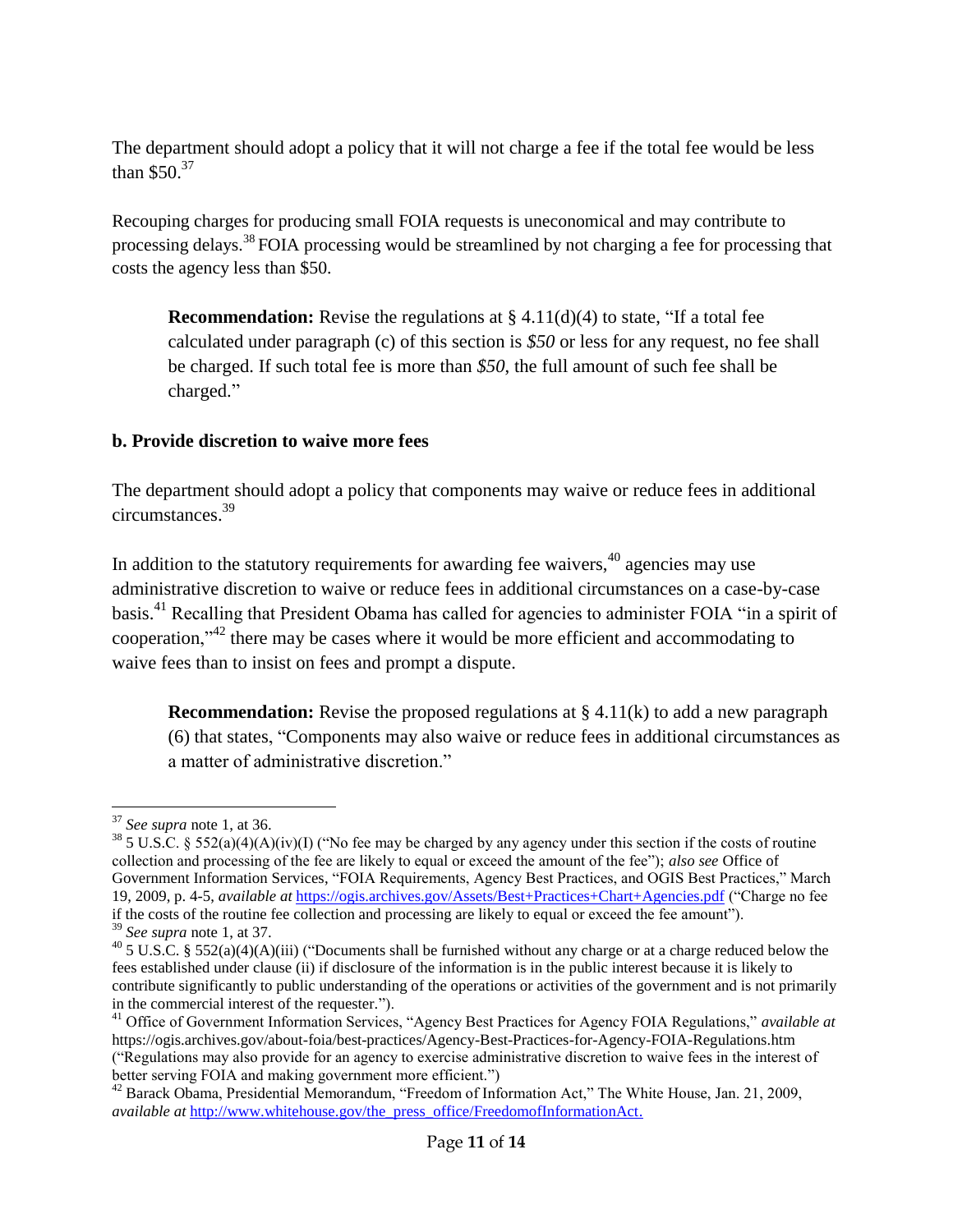# **8. Improve administrative appeals and dispute resolution**

### **a. Provide adequate time limits for requesters to submit appeals**

The department should provide at least 60 days for requesters to submit administrative appeals.<sup>43</sup>

Short appeal deadlines may not provide enough time for a requester to gather all the facts relevant to the request and prepare any arguments they wish to make in the appeal. Providing a minimum of 60 days would allow adequate time for requesters to prepare and submit appeals.

**Recommendation**: Revise the proposed regulations at  $\S 4.10(a)$  to strike "30 calendar" days" and insert "60 calendar days" in each instance.

### **b. Streamline the process for submitting appeals**

The department should remove the requirement for requesters to include a copy of the original request and initial denial when submitting appeals. Because the department is required by General Records Schedule 14 to maintain copies of those records, it is unnecessary for the requester to submit copies. To the contrary, requiring the requester to include copies may be unduly burdensome on requesters who may not have maintained copies.

Additionally, the department should not require appeals to provide a justification. FOIA provides requesters "the right … to appeal to the head of the agency any adverse determination," and does not require such appeal to specify a reason.<sup>44</sup>

**Recommendation**: Revise the proposed regulations at  $\S 4.10(b)(1)$  and  $\S 4.10(b)(2)$  to state, "In all cases, the appeal (written or electronic) must include *the assigned request number or* a copy of the original request and initial denial, if any. All appeals *should* include a statement of the reasons why the records requested should be made available and why the adverse determination was in error."

# **c. Notify requesters about dispute resolution services from the Office of Government Information Services**

The department should adopt a policy to notify requesters about dispute resolution services from the Office of Government Information Services.<sup>45</sup>

<sup>1</sup> <sup>43</sup> *See supra* note 1, at 39-40.

 $^{44}$  5 U.S.C. § 552(a)(6)(A)(i).

<sup>45</sup> *See supra* note 1, at 41-42.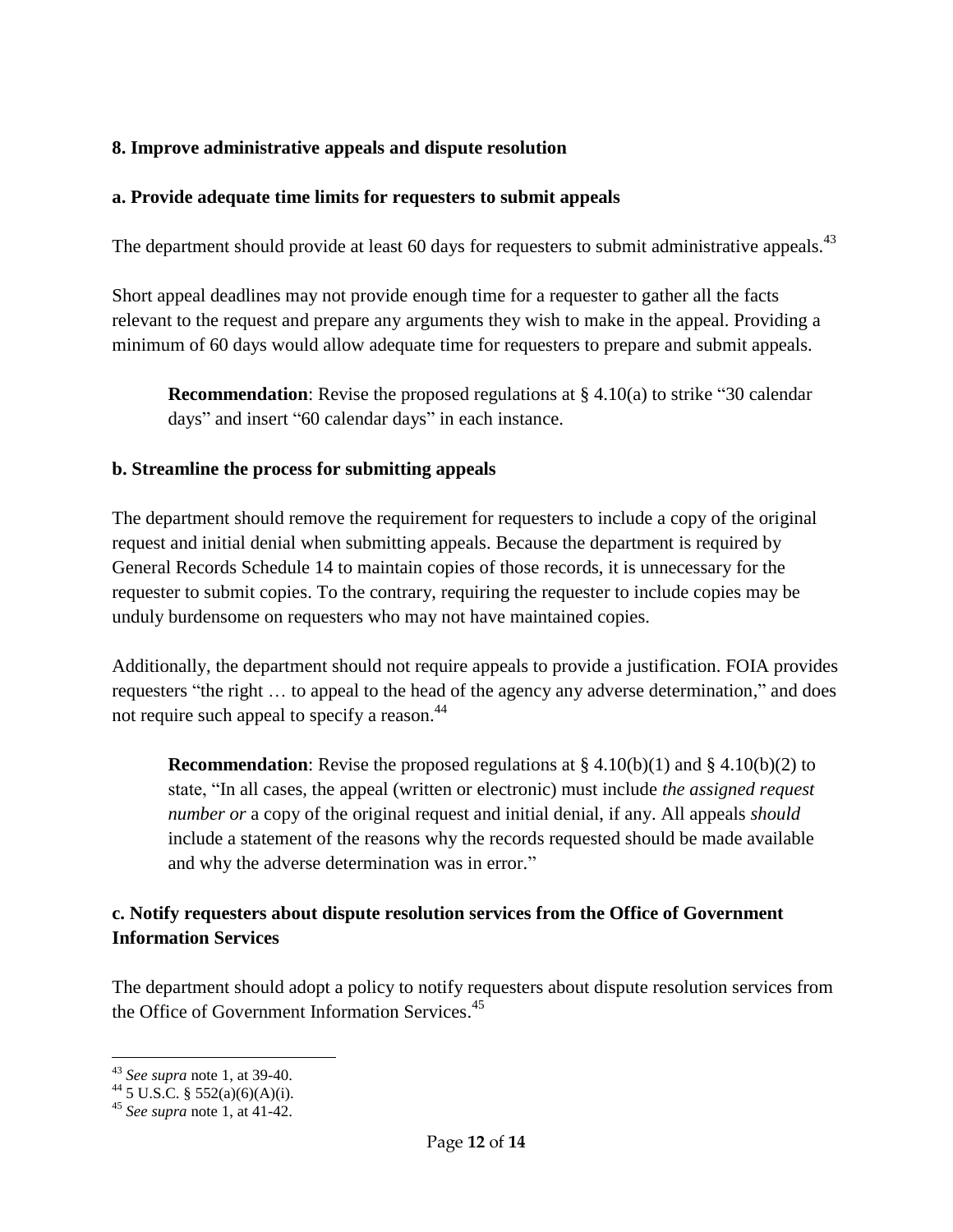The OPEN Government Act of 2007 created the Office of Government Information Services and directed it to offer mediation services to resolve disputes between FOIA requesters and agencies.<sup>46</sup> Making dispute resolution services easily available to requesters can help address questions or issues that might otherwise result in costly litigation.<sup>47</sup> Agencies should provide information about dispute resolution services in their FOIA regulations and in appeal determination letters.<sup>48</sup>

**Recommendation:** Revise the proposed regulations at § 4.10 to add a new sub-section (g) that states, "The Office of Government Information Services (OGIS) within the National Archives and Records Administration offers mediation services to resolve disputes between requesters and agencies as a non-exclusive alternative to litigation. Requesters with concerns about the handling of their requests may contact OGIS." (The regulations should then provide contact information for OGIS.)

"Components shall provide the requester with the name and contact information of the Office of Government Information Services in an appeal determination letter."

# **7. Improve the clarity and accuracy of the proposed regulations**

 $\overline{a}$ 

It is important for requesters as well as agency staff to fully understand NARA's FOIA policies. Ensuring that FOIA regulations are easy to read helps avoid misunderstandings.

<http://www.justice.gov/oip/foiapost/2010foiapost21.htm> ("[A]gencies should include in their final agency responses to requesters a standard paragraph notifying the requester that mediation services are offered by OGIS and giving contact information for that office. This notification to requesters should be provided at the conclusion of the administrative process within the agency, i.e., as part of the agency's final response on administrative appeal."); Office of Government Information Services, "Agency Best Practices for Agency FOIA Regulations," *available at*  <https://ogis.archives.gov/about-foia/best-practices/Agency-Best-Practices-for-Agency-FOIA-Regulations.htm> ("OGIS suggests agencies include in their regulations … that the agency, in its final appeal determinations, will alert FOIA requesters to OGIS's services").

<sup>&</sup>lt;sup>46</sup> OPEN Government Act of 2007, Pub. L. 110-175, 121 Stat. 2529, codified as amended at 5 U.S.C. § 552(h)(3); U.S. Department of Justice Office of Information Policy, "OIP Guidance: Notifying Requesters of the Mediation Services Offered by OGIS," *FOIA Post*, July 9, 2010, *available at* 

<sup>&</sup>lt;sup>47</sup> U.S. Department of Justice Office of Information Policy, "OIP Guidance: Notifying Requesters of the Mediation Services Offered by OGIS," *FOIA Post*, July 9, 2010, *available at*

<http://www.justice.gov/oip/foiapost/2010foiapost21.htm> ("Resolving FOIA disputes through mediation holds the potential to reduce litigation, thereby saving time and money for agencies and requesters alike, as well as enhancing the operation of the FOIA and public collaboration.").

<sup>&</sup>lt;sup>48</sup> Office of Government Information Services, "Agency Best Practices: Communications and Customer Service," *available at* [https://ogis.archives.gov/about-foia/best-practices/agency-best-practices---communications-and](https://ogis.archives.gov/about-foia/best-practices/agency-best-practices---communications-and-customer-service.htm)[customer-service.htm](https://ogis.archives.gov/about-foia/best-practices/agency-best-practices---communications-and-customer-service.htm) ("Include information about OGIS in final appeal letters, advising requesters that the Office can assist in resolving FOIA disputes as an alternative to litigation.").